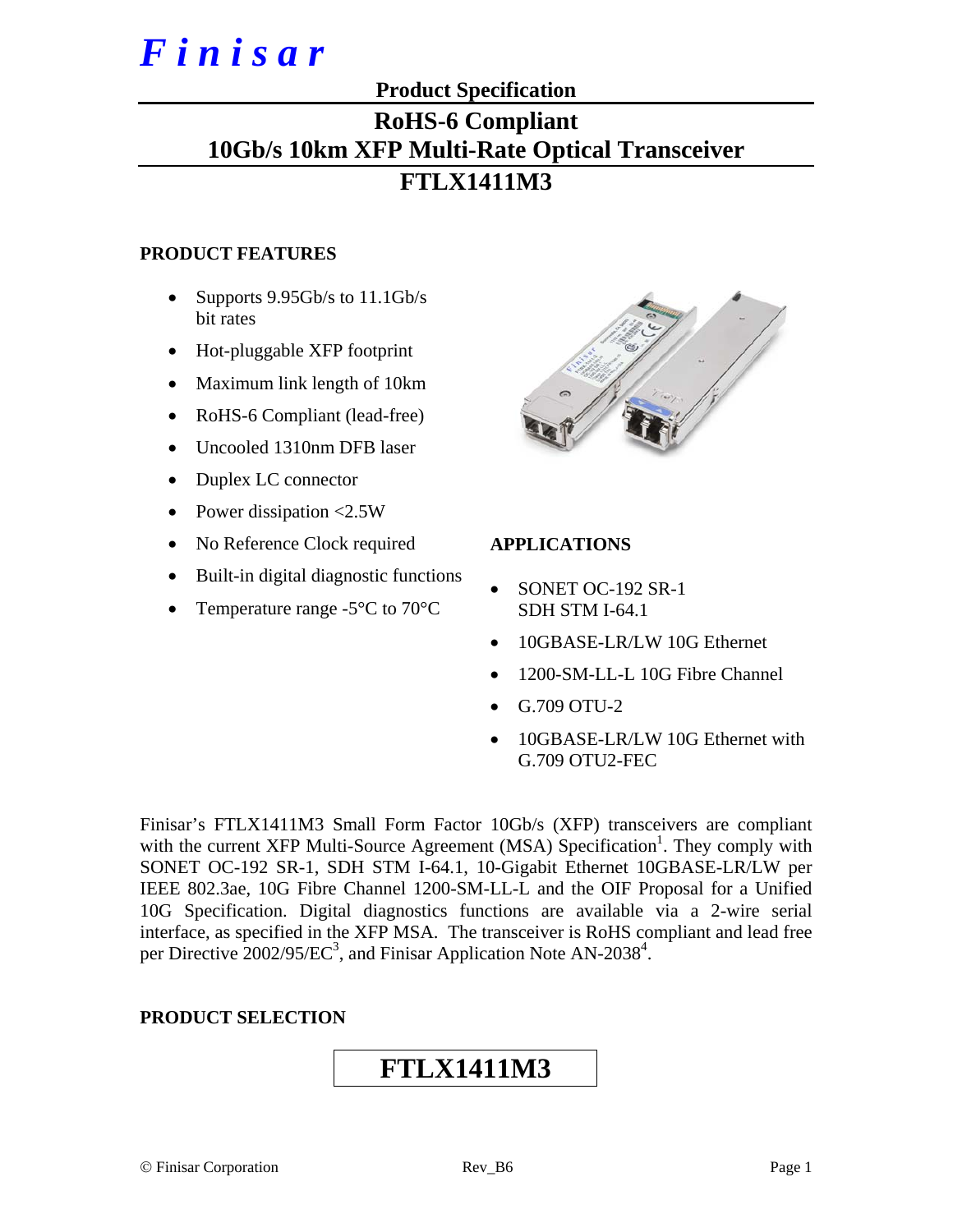#### **I. Pin Descriptions**

| Pin             | Logic          | <b>Symbol</b>      | <b>Name/Description</b>                                       | Ref.           |
|-----------------|----------------|--------------------|---------------------------------------------------------------|----------------|
| 1               |                | <b>GND</b>         | Module Ground                                                 | 1              |
| $\overline{2}$  |                | VEE <sub>5</sub>   | Optional -5.2 Power Supply - Not required                     |                |
| $\overline{3}$  | LVTTL-I        | Mod-Desel          | Module De-select; When held low allows the module to          |                |
|                 |                |                    | respond to 2-wire serial interface commands                   |                |
| $\overline{4}$  | <b>LVTTL-O</b> |                    | Interrupt (bar); Indicates presence of an important condition | $\overline{2}$ |
|                 |                | Interrupt          | which can be read over the serial 2-wire interface            |                |
| 5               | LVTTL-I        | TX_DIS             | Transmitter Disable; Transmitter laser source turned off      |                |
| 6               |                | VCC5               | +5 Power Supply                                               |                |
| $\overline{7}$  |                | <b>GND</b>         | Module Ground                                                 | 1              |
| 8               |                | $\overline{VCC}$ 3 | +3.3V Power Supply                                            |                |
| $\overline{9}$  |                | VCC3               | +3.3V Power Supply                                            |                |
| 10              | LVTTL-I        | <b>SCL</b>         | Serial 2-wire interface clock                                 | 2              |
| 11              | LVTTL-         | <b>SDA</b>         | Serial 2-wire interface data line                             | $\overline{2}$ |
|                 | I/O            |                    |                                                               |                |
| 12              | LVTTL-O        | Mod_Abs            | Module Absent; Indicates module is not present. Grounded      | $\overline{2}$ |
|                 |                |                    | in the module.                                                |                |
| 13              | LVTTL-O        | Mod_NR             | Module Not Ready; Finisar defines it as a logical OR          | $\overline{2}$ |
|                 |                |                    | between RX_LOS and Loss of Lock in TX/RX.                     |                |
| 14              | LVTTL-O        | RX_LOS             | Receiver Loss of Signal indicator                             | $\overline{2}$ |
| 15              |                | <b>GND</b>         | Module Ground                                                 | 1              |
| 16              |                | <b>GND</b>         | Module Ground                                                 | $\mathbf{1}$   |
| $\overline{17}$ | CML-O          | $RD-$              | Receiver inverted data output                                 |                |
| $\overline{18}$ | $CML-O$        | $RD+$              | Receiver non-inverted data output                             |                |
| $\overline{19}$ |                | <b>GND</b>         | Module Ground                                                 | 1              |
| 20              |                | VCC <sub>2</sub>   | +1.8V Power Supply - Not required                             |                |
| 21              | LVTTL-I        | P_Down/RST         | Power Down; When high, places the module in the low           |                |
|                 |                |                    | power stand-by mode and on the falling edge of P_Down         |                |
|                 |                |                    | initiates a module reset                                      |                |
|                 |                |                    | Reset; The falling edge initiates a complete reset of the     |                |
|                 |                |                    | module including the 2-wire serial interface, equivalent to a |                |
|                 |                |                    | power cycle.                                                  |                |
| 22              |                | VCC <sub>2</sub>   | +1.8V Power Supply - Not required                             |                |
| 23              |                | <b>GND</b>         | Module Ground                                                 | 1              |
| 24              | PECL-I         | RefCLK+            | Reference Clock non-inverted input, AC coupled on the         | 3              |
|                 |                |                    | host board - Not required                                     |                |
| 25              | PECL-I         | RefCLK-            | Reference Clock inverted input, AC coupled on the host        | $\overline{3}$ |
|                 |                |                    | board - Not required                                          |                |
| 26              |                | <b>GND</b>         | Module Ground                                                 | 1              |
| 27              |                | <b>GND</b>         | Module Ground                                                 | 1              |
| 28              | $CML-I$        | TD-                | Transmitter inverted data input                               |                |
| 29              | CML-I          | $TD+$              | Transmitter non-inverted data input                           |                |
| $\overline{30}$ |                | <b>GND</b>         | Module Ground                                                 | 1              |

Notes:

1. Module circuit ground is isolated from module chassis ground within the module.

2. Open collector; should be pulled up with 4.7k – 10kohms on host board to a voltage between 3.15V and 3.6V.

3. A Reference Clock input is not required by the FTLX1411M3. If present, it will be ignored.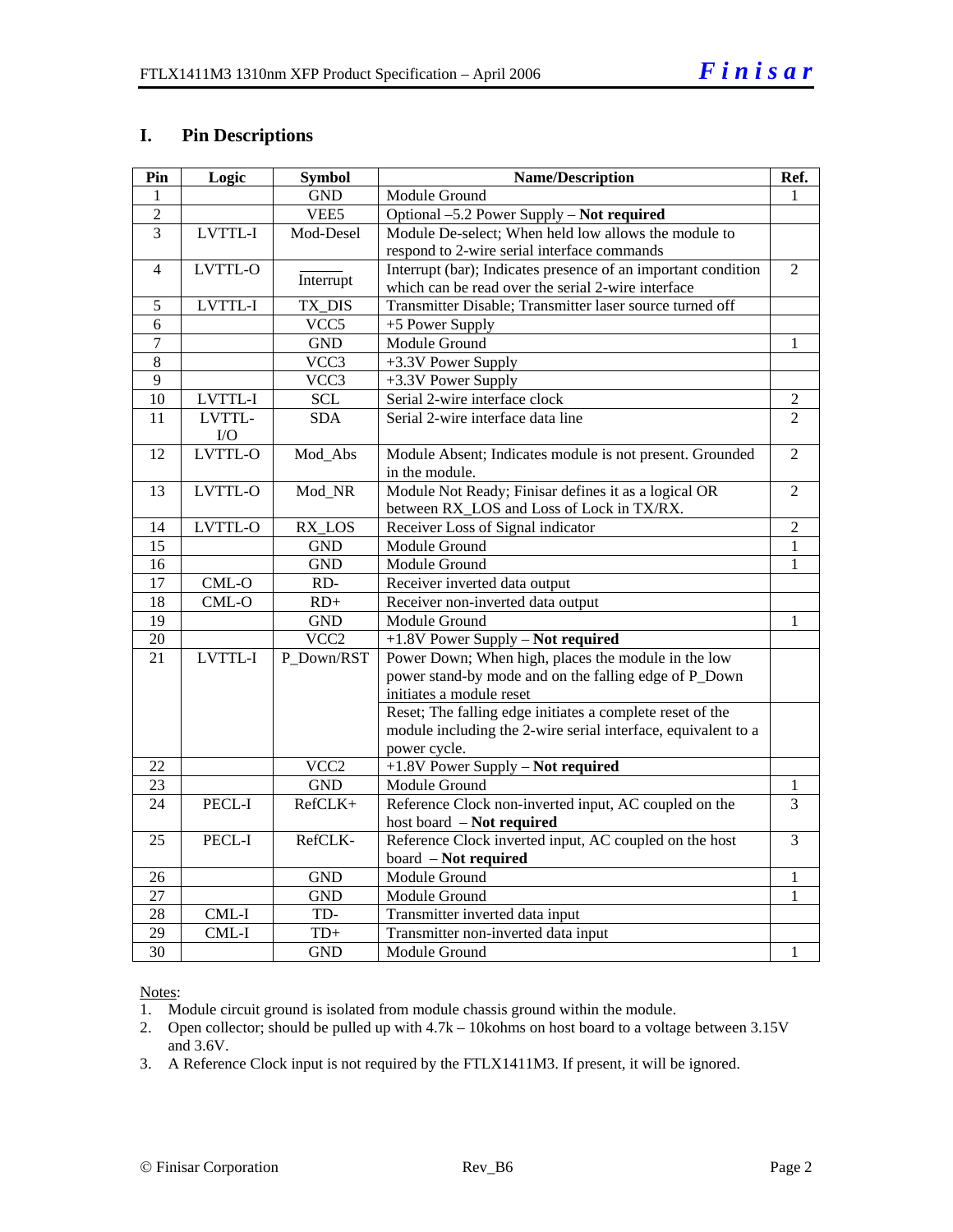



### **II. Absolute Maximum Ratings**

| <b>Parameter</b>                  | <b>Symbol</b> | Min    | Typ | Max | Unit   | Ref. |
|-----------------------------------|---------------|--------|-----|-----|--------|------|
| Maximum Supply Voltage 1          | Vcc3          | $-0.5$ |     |     |        |      |
| Maximum Supply Voltage 2          | Vcc5          | $-0.5$ |     | 6.U |        |      |
| <b>Storage Temperature</b>        |               | $-40$  |     |     | $\sim$ |      |
| <b>Case Operating Temperature</b> | OP.           | - 1    |     |     | $\sim$ |      |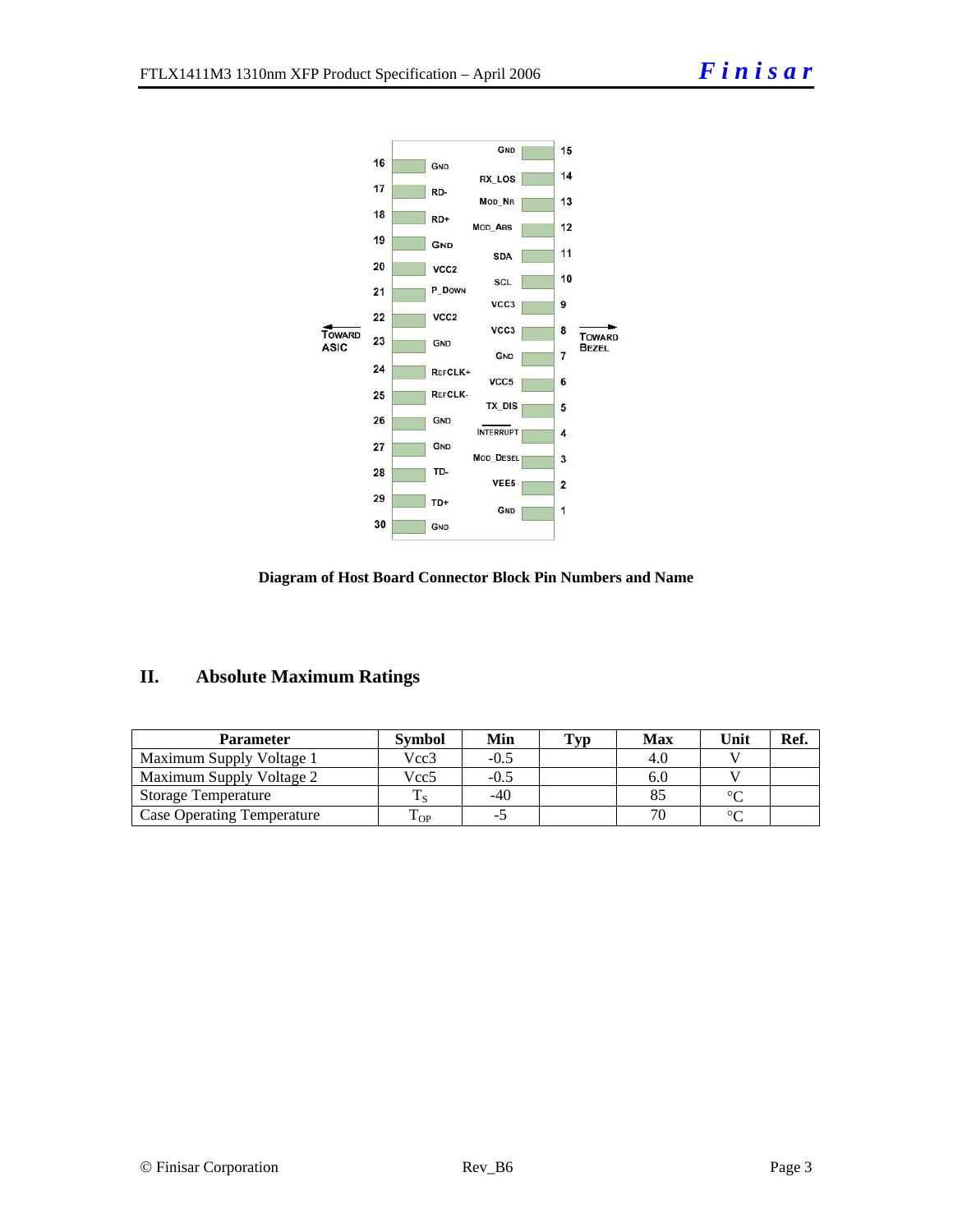| <b>Parameter</b>                    | <b>Symbol</b>          | Min              | <b>Typ</b> | <b>Max</b>          | Unit      | Ref.           |
|-------------------------------------|------------------------|------------------|------------|---------------------|-----------|----------------|
| Main Supply Voltage                 | Vcc5                   | 4.75             |            | 5.25                | V         |                |
| Supply Voltage #2                   | Vcc3                   | 3.13             |            | 3.45                | V         |                |
| Supply Current - Vcc5 supply        | Icc <sub>5</sub>       |                  |            | 320                 | mA        |                |
| Supply Current – Vcc3 supply        | Icc3                   |                  |            | 265                 | mA        |                |
| Module total power                  | P                      |                  |            | 2.5                 | W         | 1              |
| <b>Transmitter</b>                  |                        |                  |            |                     |           |                |
| Input differential impedance        | $R_{in}$               |                  | 100        |                     | Ω         | 2              |
| Differential data input swing       | Vin, pp                | 120              |            | 820                 | mV        | 3              |
| <b>Transmit Disable Voltage</b>     | $V_D$                  | 2.0              |            | Vcc                 | V         | $\overline{4}$ |
| Transmit Enable Voltage             | $V_{EN}$               | <b>GND</b>       |            | $GND+0.8$           | V         |                |
| <b>Transmit Disable Assert Time</b> |                        |                  |            | 10                  | <b>us</b> |                |
| <b>Receiver</b>                     |                        |                  |            |                     |           |                |
| Differential data output swing      | Vout, pp               | 340              | 650        | 850                 | mV        | 5              |
| Data output rise time               | $\mathfrak{t}_{\rm r}$ |                  |            | 38                  | ps        | 6              |
| Data output fall time               | $t_{\rm f}$            |                  |            | 38                  | <b>DS</b> | 6              |
| <b>LOS</b> Fault                    | $V_{LOS$ fault         | $Vec - 0.5$      |            | Vcc <sub>HOST</sub> | V         | 7              |
| <b>LOS</b> Normal                   | $V_{LOS\,norm}$        | <b>GND</b>       |            | $GND+0.5$           | V         | 7              |
| Power Supply Rejection              | <b>PSR</b>             | See Note 6 below |            |                     |           | 8              |

#### **III.** Electrical Characteristics ( $T_{OP} = -5$  to 70 °C,  $V_{CC5} = 4.75$  to 5.25 Volts)

Notes:

- 1. Maximum total power value is specified across the full temperature and voltage range.
- 2. After internal AC coupling.
- 3. SONET/SDH jitter generation requirements are guaranteed with a minimum differential data input swing of 500mV peak-to-peak.
- 4. Or open circuit.
- 5. Into 100 ohms differential termination.
- 6.  $20 80 %$
- 7. Loss Of Signal is open collector to be pulled up with a 4.7k 10kohm resistor to 3.15 3.6V. Logic 0 indicates normal operation; logic 1 indicates no signal detected.
- 8. Per Section 2.7.1. in the XFP MSA Specification<sup>1</sup>.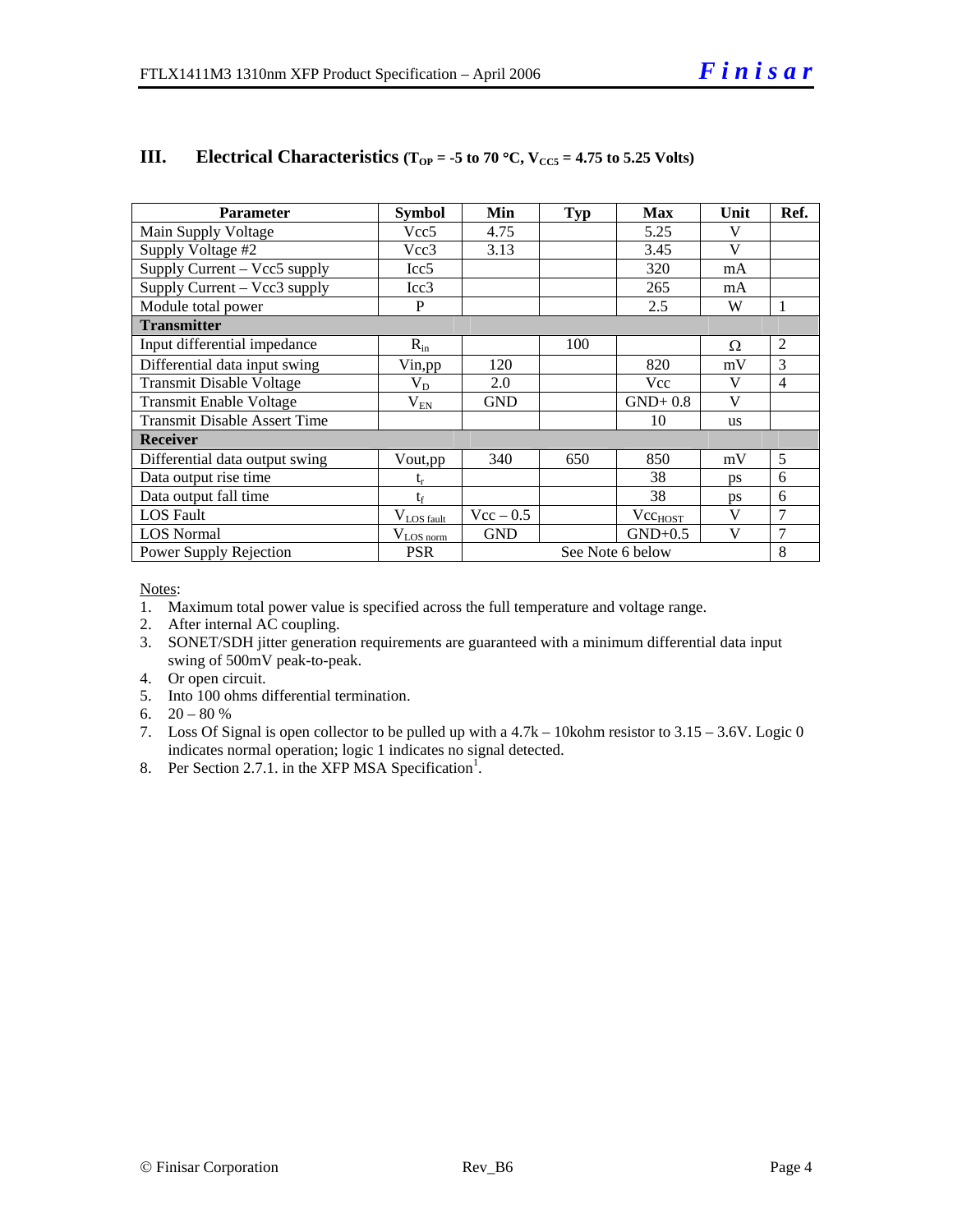| <b>Parameter</b>                     | <b>Symbol</b>          | Min    | <b>Typ</b> | <b>Max</b> | Unit  | Ref.           |  |
|--------------------------------------|------------------------|--------|------------|------------|-------|----------------|--|
| <b>Transmitter</b>                   |                        |        |            |            |       |                |  |
| Output Opt. Pwr: 9/125 SMF           | $P_{\text{OUT}}$       | -6     |            | $-1$       | dBm   | $\mathbf{1}$   |  |
| Optical Wavelength                   | λ                      | 1290   |            | 1330       | nm    |                |  |
| Sidemode Supression ratio            | $SSR_{min}$            | 30     |            |            | dB    |                |  |
| <b>Relative Intensity Noise</b>      | <b>RIN</b>             |        |            | $-130$     | dB/Hz |                |  |
| <b>Optical Extinction Ratio</b>      | ER                     | 6      |            |            | dB    | 1              |  |
| Tx Jitter Generation (peak-to-peak)  | $Tx_i$                 |        |            | 0.1        | UI    |                |  |
| Tx Jitter Generation (RMS)           | $Tx_{jRMS}$            |        |            | 0.01       | UI    |                |  |
| <b>Optical Modulation Amplitude</b>  | <b>OMA</b>             | $-5.2$ |            |            | dBm   | 2              |  |
| <b>Receiver</b>                      |                        |        |            |            |       |                |  |
| Receiver Sensitivity @ 10.7Gb/s      | $R_{SENS1}$            |        |            | $-14.4$    | dBm   | 3              |  |
| <b>Stressed Receiver Sensitivity</b> | $R_{\rm SENS2}$        |        |            | $-10.3$    | dBm   | $\overline{4}$ |  |
| (OMA) @ 11.1Gb/s                     |                        |        |            |            |       |                |  |
| Maximum Input Power                  | $P_{M\underline{AX}}$  | $+0.5$ |            |            | dBm   |                |  |
| <b>Optical Center Wavelength</b>     | $\lambda_{\mathrm{C}}$ | 1270   |            | 1600       | nm    |                |  |
| <b>Receiver Reflectance</b>          | $R_{rx}$               |        |            | $-14$      | dB    |                |  |
| <b>LOS De-Assert</b>                 | LOS <sub>D</sub>       |        |            | -18        | dBm   |                |  |
| <b>LOS</b> Assert                    | LOS <sub>A</sub>       | $-32$  |            |            | dBm   |                |  |
| <b>LOS Hysteresis</b>                |                        | 0.5    |            |            | dB    |                |  |

#### **IV.** Optical Characteristics ( $T_{OP} = -5$  to  $70^{\circ}$ C,  $V_{CC5} = 4.75$  to 5.25 Volts)

Notes:

1.  $ER = 6$  dB minium for data rates 9.9Gb/s to 10.7Gb/s.

2. Guaranteed minimum OMA for 9.9Gb/s - 11.1Gb/s.

3. Measured with worst ER; BER<10<sup>-12</sup>;  $2^{31} - 1$  PRBS. Equivalent to -12.6 dBm OMA at ER = 6 dB.

4. Per IEEE 802.3ae. Equivalent to  $-13.3$  dBm average power at Infinite ER,  $-11.08$  dBm at ER = 6 dB.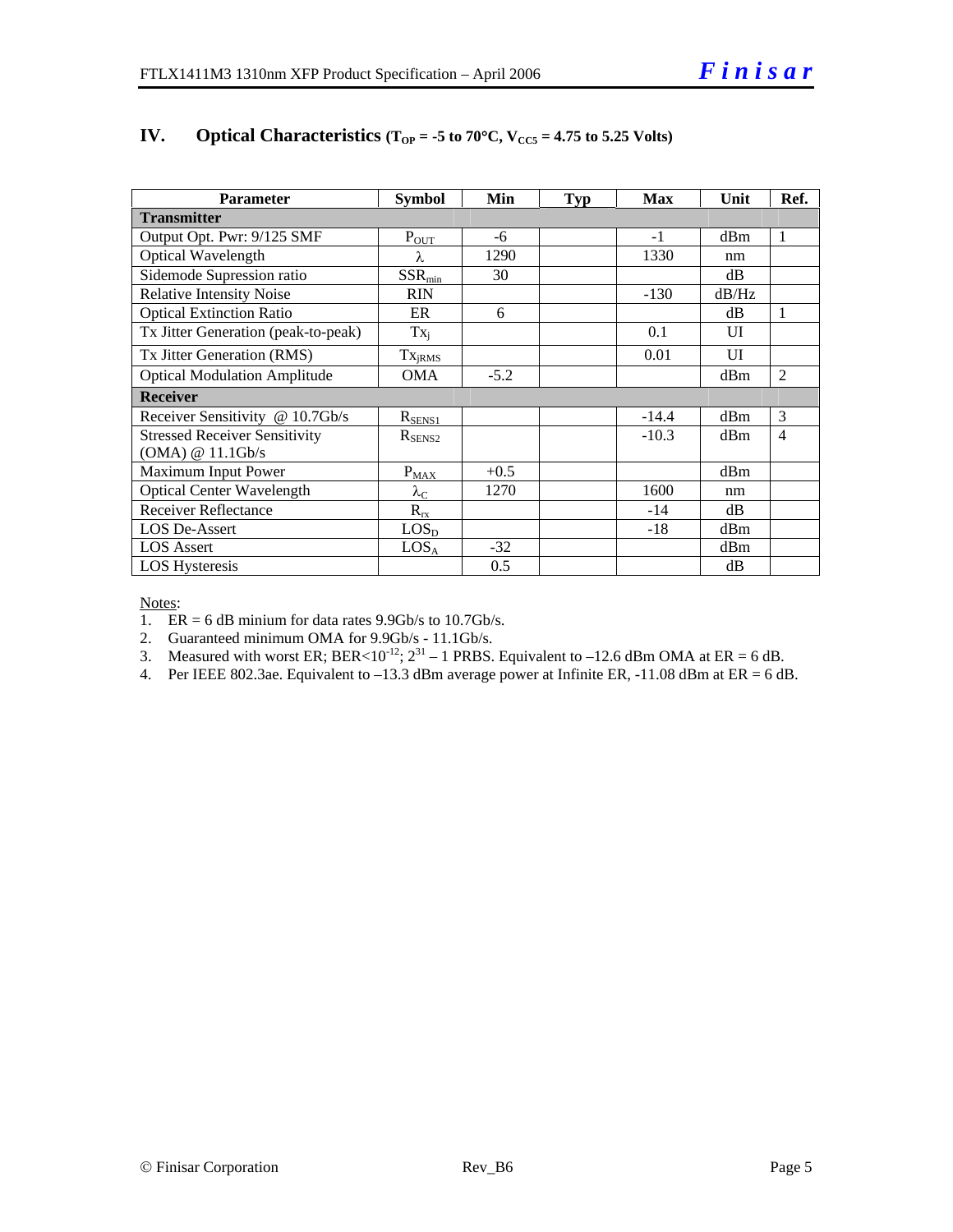#### **V. General Specifications**

| <b>Parameter</b>           | <b>Symbol</b> | Min  | Typ | Max        | <b>Units</b>    | Ref. |
|----------------------------|---------------|------|-----|------------|-----------------|------|
| <b>Bit Rate</b>            | <b>BR</b>     | 9.95 |     |            | $\mathrm{Gb/s}$ |      |
| <b>Bit Error Ratio</b>     | <b>BER</b>    |      |     | $10^{-12}$ |                 |      |
| Max. Supported Link Length | $L_{MAX}$     |      | 10  |            | km              |      |

Notes:

- 1. SONET OC-192 SR-1, SDH STM I-64.1, 10GBASE-LR/LW, 1200-SM-LL-L, SONET OC-192 with FEC, 10GBASE-LR/LW with FEC.
- 2. Tested with a  $2^{31} 1$  PRBS

#### **VI. Environmental Specifications**

Finisar FTLX1411M3 transceivers have an operating temperature range from -5°C to +70°C case temperature.

| Parameter                         | Svmbol            | Min | Typ | Max                      | $\mathbf{v}_{\text{hits}}$ | Ref. |
|-----------------------------------|-------------------|-----|-----|--------------------------|----------------------------|------|
| <b>Case Operating Temperature</b> | $\mathbf{L}_{OD}$ | -   |     | $\overline{\phantom{a}}$ | $\circ$                    |      |
| Storage Temperature               | m<br>$\pm$ sto    | -40 |     | Ō.                       | $\sim$                     |      |

#### **VII. Regulatory Compliance**

Finisar XFP transceivers are Class 1 Laser Products. They are certified per the following standards:

| <b>Feature</b> | <b>Agency</b>   | <b>Standard</b>                      | <b>Certificate</b> |
|----------------|-----------------|--------------------------------------|--------------------|
|                |                 |                                      | <b>Number</b>      |
| Laser Eye      | <b>FDA/CDRH</b> | CDRH 21 CFR 1040 and Laser Notice 50 | TBD                |
| Safety         |                 |                                      |                    |
| Laser Eye      | TÜV             | EN 60825-1: 1994+A11:1996+A2:2001    | TBD                |
| Safety         |                 | IEC 60825-1: 1993+A1:1997+A2:2001    |                    |
|                |                 | IEC 60825-2: 2000, Edition 2         |                    |
| Electrical     | TÜV             | EN 60950                             | <b>TBD</b>         |
| Safety         |                 |                                      |                    |
| Electrical     | UL/CSA          | <b>CLASS 3862.07</b>                 | <b>TBD</b>         |
| Safety         |                 | <b>CLASS 3862.87</b>                 |                    |
|                |                 |                                      |                    |

Copies of the referenced certificates are available at Finisar Corporation upon request.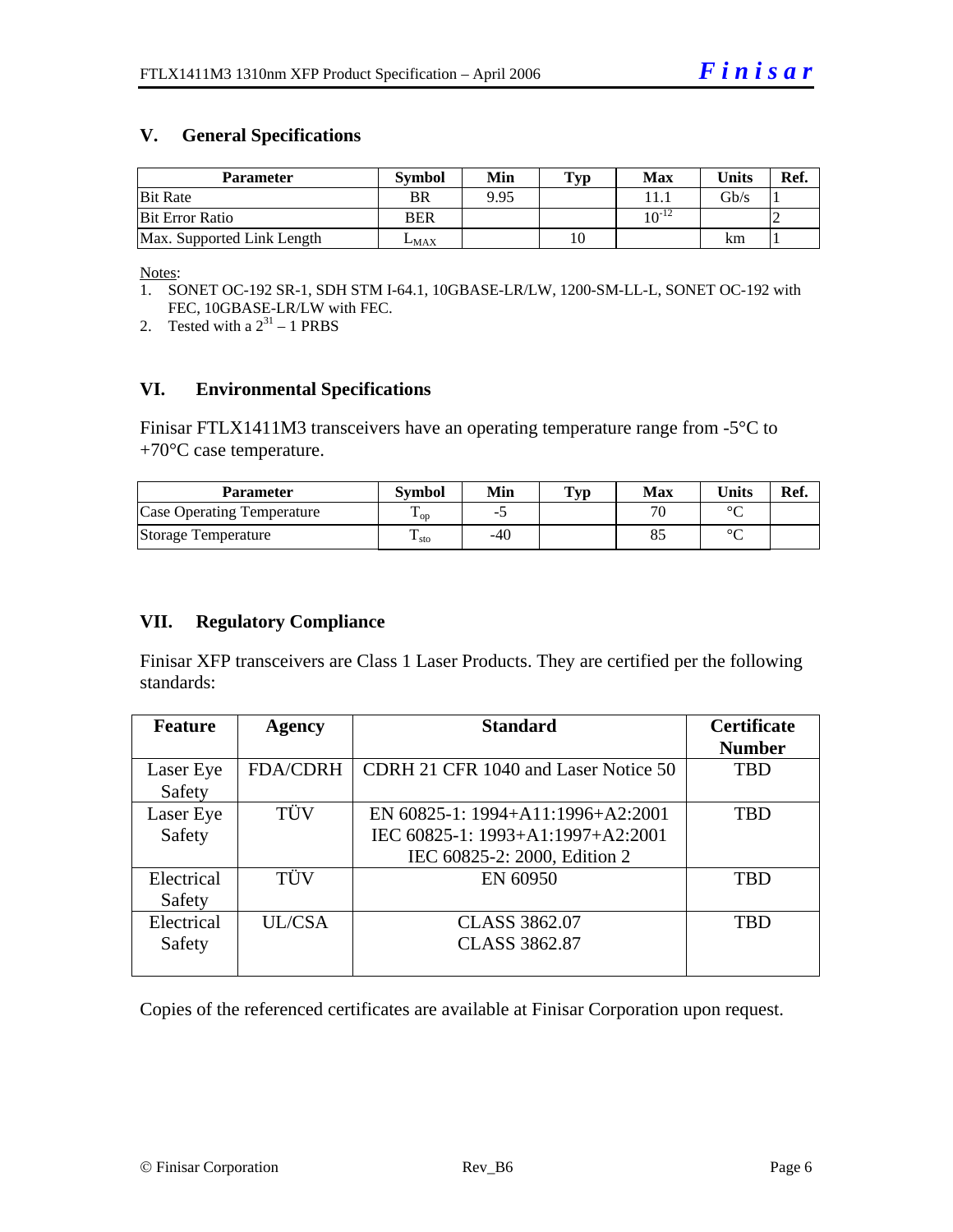#### **VIII. Digital Diagnostic Functions**

As defined by the XFP MSA<sup>1</sup>, Finisar XFP transceivers provide digital diagnostic functions via a 2-wire serial interface, which allows real-time access to the following operating parameters:

- Transceiver temperature
- Laser bias current
- Transmitted optical power
- Received optical power
- Transceiver supply voltage

It also provides a sophisticated system of alarm and warning flags, which may be used to alert end-users when particular operating parameters are outside of a factory-set normal range.

The operating and diagnostics information is monitored and reported by a Digital Diagnostics Transceiver Controller (DDTC) inside the transceiver, which is accessed through the 2-wire serial interface. When the serial protocol is activated, the serial clock signal (SCL pin) is generated by the host. The positive edge clocks data into the XFP transceiver into those segments of its memory map that are not write-protected. The negative edge clocks data from the XFP transceiver. The serial data signal (SDA pin) is bi-directional for serial data transfer. The host uses SDA in conjunction with SCL to mark the start and end of serial protocol activation. The memories are organized as a series of 8-bit data words that can be addressed individually or sequentially. The 2-wire serial interface provides sequential or random access to the 8 bit parameters, addressed from 000h to the maximum address of the memory.

For more detailed information, including memory map definitions, please see Finisar Application Note AN-2035 "Digital Diagnostic Monitoring Interface for XFP Optical Transceivers", or the XFP MSA Specification<sup>1</sup>.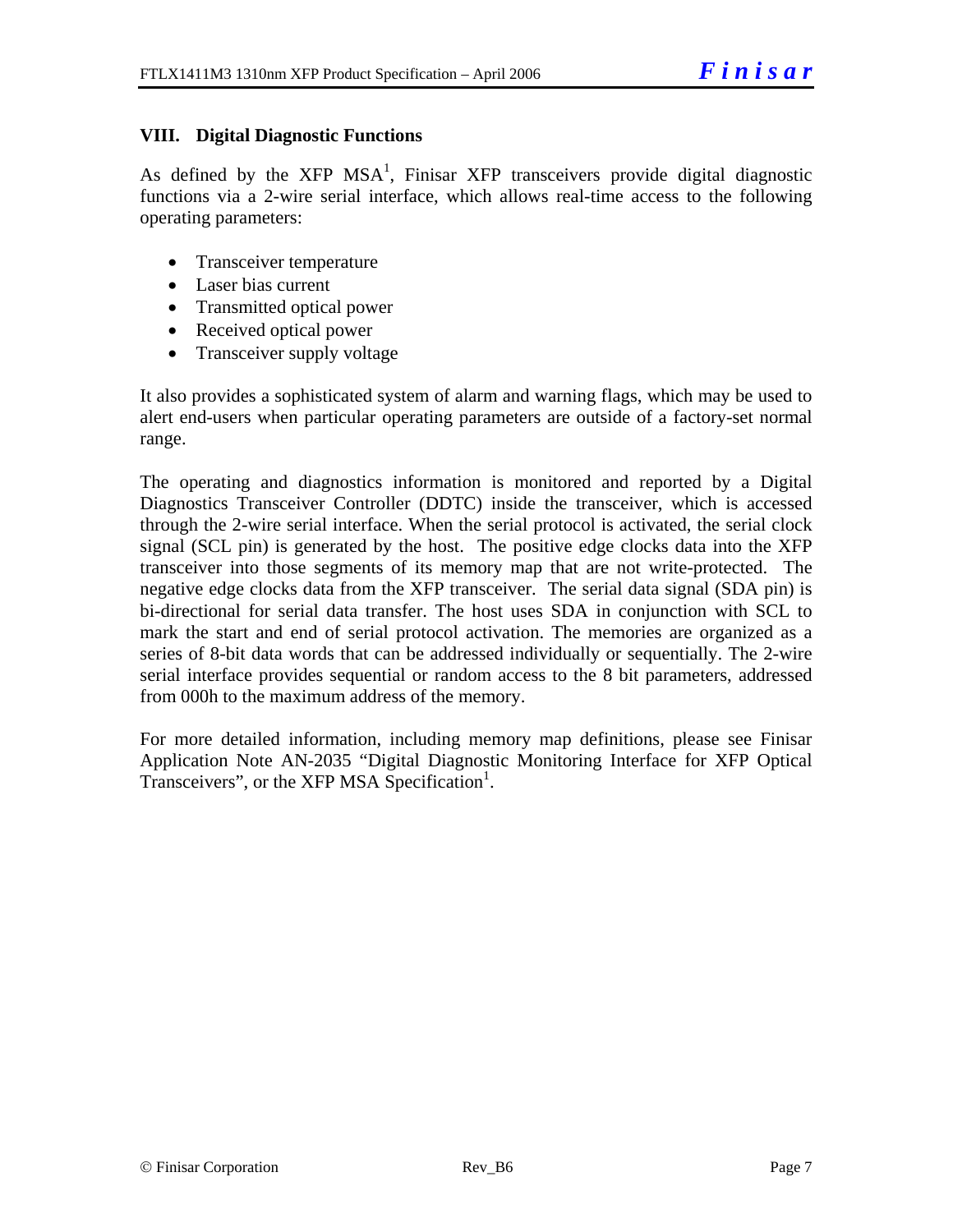#### **IX. Mechanical Specifications**

Finisar's XFP transceivers are compliant with the dimensions defined by the XFP Multi-Sourcing Agreement (MSA).



**XFP Transceiver (dimensions are in mm)**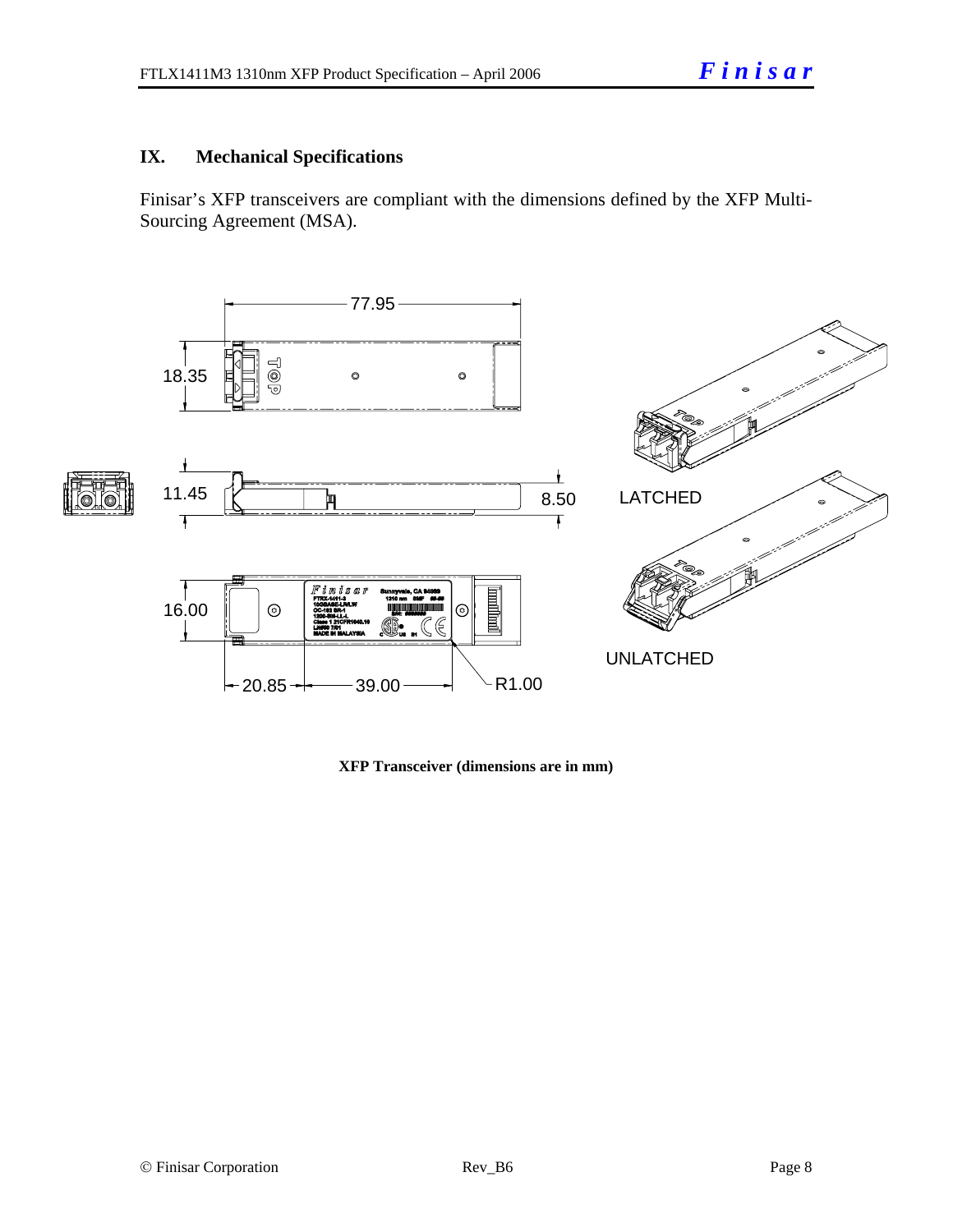

#### **X. PCB Layout and Bezel Recommendations**

**XFP Host Board Mechanical Layout (dimensions are in mm)**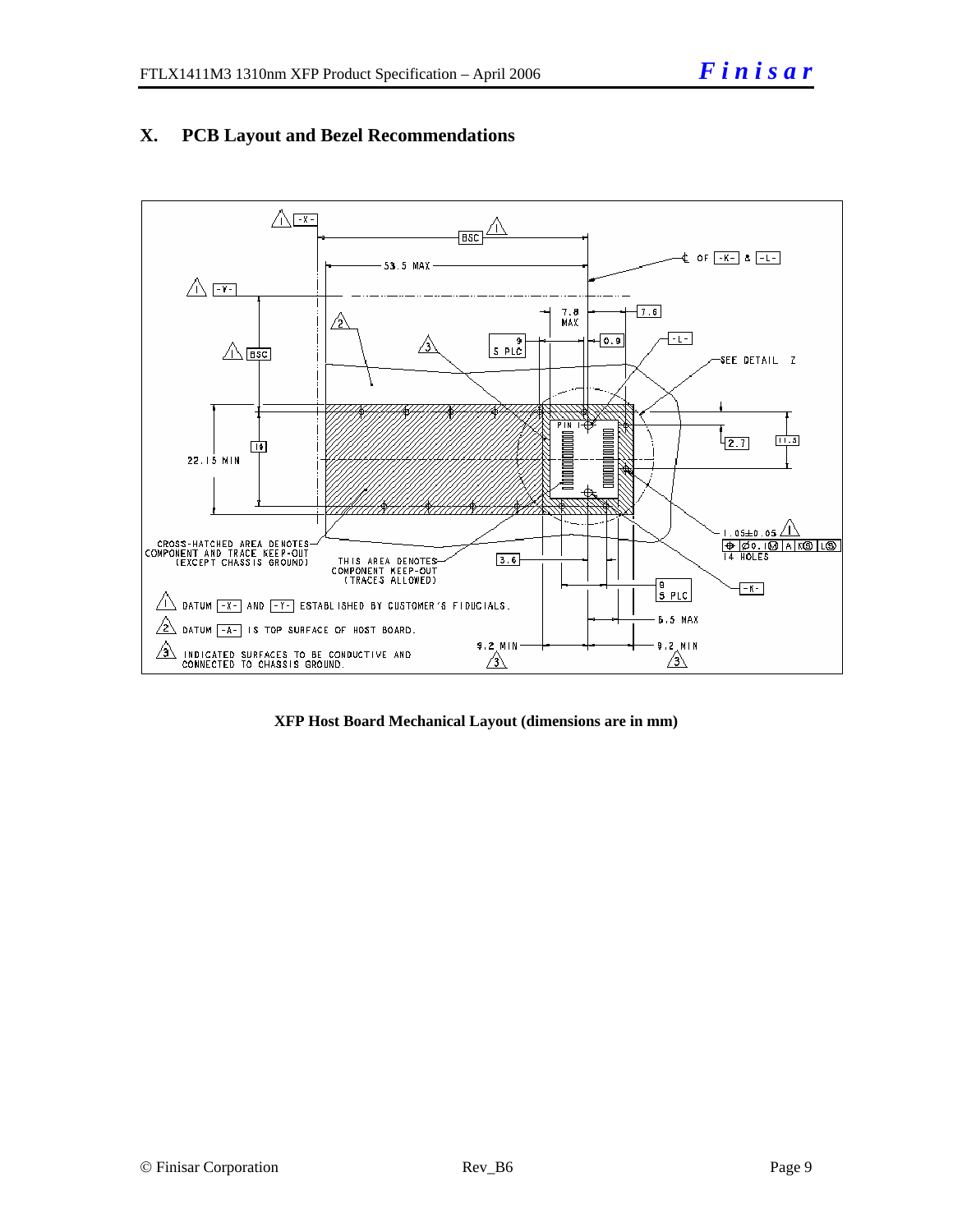

**XFP Detail Host Board Mechanical Layout (dimensions are in mm)**